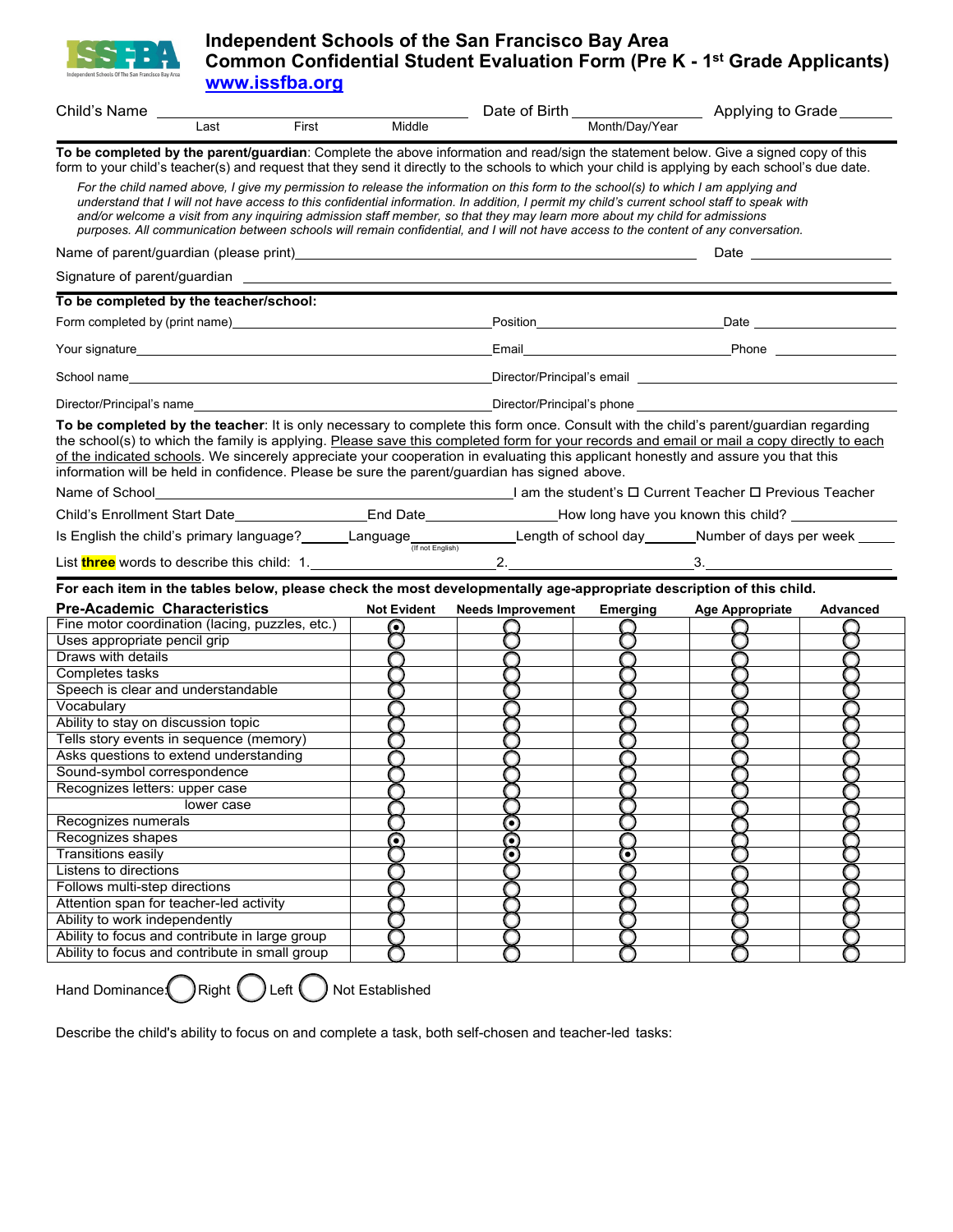| Child's Name                      |                                  |       |        |  |  |  |  |  |  |
|-----------------------------------|----------------------------------|-------|--------|--|--|--|--|--|--|
|                                   | Last                             | First | Middle |  |  |  |  |  |  |
|                                   | What are this child's strengths? |       |        |  |  |  |  |  |  |
|                                   |                                  |       |        |  |  |  |  |  |  |
|                                   |                                  |       |        |  |  |  |  |  |  |
|                                   |                                  |       |        |  |  |  |  |  |  |
|                                   |                                  |       |        |  |  |  |  |  |  |
|                                   |                                  |       |        |  |  |  |  |  |  |
|                                   |                                  |       |        |  |  |  |  |  |  |
| What are this child's challenges? |                                  |       |        |  |  |  |  |  |  |

kjljlk

Describe this child's approach to learning (hands on, visual, kinetic, auditory, logical) and/or what kind of classroom environment would be a good match for this child?

kjljlk

| <b>Personal Characteristics</b>                   | <b>Not Evident</b> | <b>Needs Improvement</b> | Emerging | <b>Age Appropriate</b> | Advanced |
|---------------------------------------------------|--------------------|--------------------------|----------|------------------------|----------|
| Self-help skills (clothes, bathroom, lunch, etc.) |                    |                          |          |                        |          |
| Self motivation                                   |                    |                          |          |                        |          |
| Demonstrates self-esteem                          |                    |                          |          |                        |          |
| Acceptance of limits                              |                    |                          |          |                        |          |
| Sense of humor                                    |                    |                          |          |                        |          |
| Curiosity                                         |                    |                          |          |                        |          |
| Attention span for self-chosen activity           |                    |                          |          |                        |          |
| Follows classroom procedures                      |                    |                          |          |                        |          |
| Usually takes role of: Leader                     | <b>)F</b> ollower  | Waries                   |          |                        |          |

 **For each item in the tables below, please check the most developmentally age-appropriate description of this child:**

Describe this child's willingness to receive feedback and their level of comfort in trying new activities: